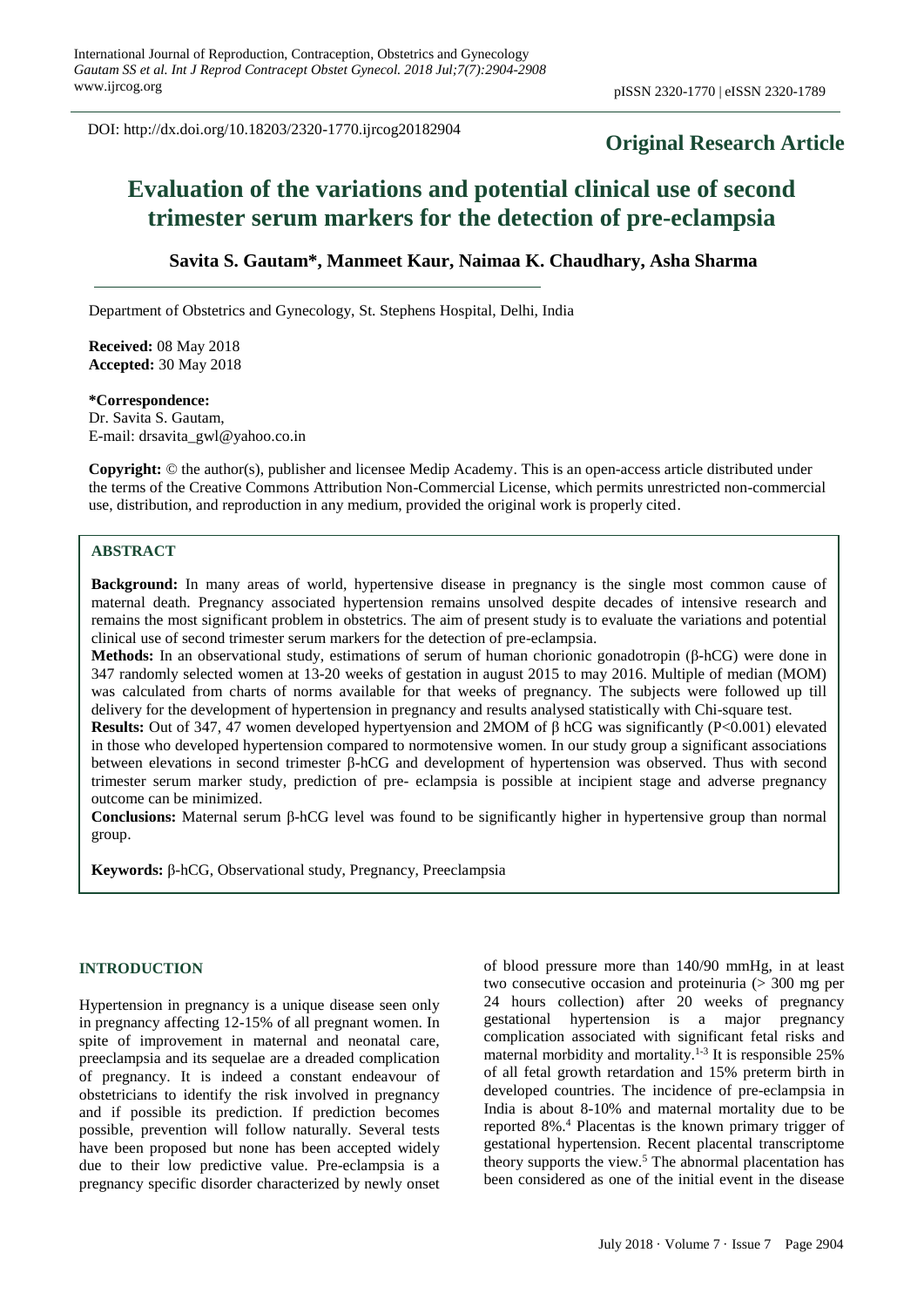process. Hsu et al, hypothesized that during mid trimester, immunological changes occur in the trophoblasts, resulting in secretory response, which is seen as a rise in the beta hCG levels.<sup>6</sup>

The human chorionic gonadotropin (hCG) is a glycoprotein composed of two non covalently linked subunits,  $\alpha$  and  $\beta$ , and is produced by syncytiotrophoblast cells of the placenta. Maternal serum hCG peaks at 8 - 10 week of gestation and then declines to reach a plateau at 18 - 20 wk of gestation. The free β-subunit can derive from three sources, namely, direct trophoblast cell production, dissociation of hCG into free α- and free βsubunits, and by macrophage or neutrophil enzymes nicking the hCG molecule.<sup>7</sup> The free β-hCG circulating in maternal serum corresponds to only about 0.3-4% of the total hCG.<sup>8,9</sup>

In pre-eclampsia histological examination reveal focal cellular necrosis in the syncytiotrophoblast and increased mitotic activity with cellular proliferation in the cytotrophoblast.<sup>10</sup> In addition the proliferating trophoblast in severe preeclampsia is rapidly transformed into syncytiotrophoblast within 72 hours. The normal placenta differentiates during pregnancy with the cytotrophoblast dominant in early gestation and the syncytotrophoblast dominant in late pregnancy. Placental vascular damage leading to decreased oxygen supply might result in increased hCG production by hyperplasic cytotrophoblastic cells. 11

There is a strict relationship between PIH and elevated serum β-HCG levels, indicating that there should be an abnormal placental secretary function in patients with severe pre eclampsia. Understanding the disease process and the impact of hypertensive disorders on pregnancy is of the utmost importance, because these disorders remain a major cause of maternal and perinatal morbidity and mortality worldwide. There has been an exponential increase in basic science literature exploring etiology of pre-eclampsia, yet it remains a disease of theories. Many etiological (genetic, nutritional, immunological and infectious) and pathophysiological (abnormal placentation, oxidative stress and endothelialdysfunction) pathways have been proposed as causal hypotheses for pre-eclampsia.<sup>1,4</sup>

Hypertension in pregnancy is one the most common ailments encountered during pregnancy, complicating 10- 15% of pregnancies

WHO reviews hypertensive disorders of pregnancy causes 16% of maternal mortality (greater than hemorrhage 13%, abortion 8%, sepsis 2%).

Complications of pre-eclampsia include eclamptic seizures, intracerebral hemorrhage, liver cell damage, DIC, pulmonary edema and acute renal failure. But importantly, it is reported now that half of this hypertension related deaths are preventable. At present there is no reliable screening test for hypertensive disorder of pregnancy during second trimester.

In our Indian set up where the follow up is poor, an initial screening test like serum β HCG levels may help in categorising patients that require more attention.

## **METHODS**

This present study was conducted in Department of Obstetrics and Gynaecology St Stephens hospital delhi. This present observational prospective study was done on 347 pregnant, normotensive, non-proteinuric women selected randomly between the gestational age of 13-20 weeks and the cases were followed till delivery for the development of hypertension. A structured interviewer administered questionnaire was filled for all the patients to obtain information on age, educational status, parity, occupation, ethnic group, gestational age, body mass index (BMI) and cell phone number. All pregnant women age above 18 years and below 35 years, primi gravida and multigravida were included. Women with multiple pregnancy, congenital malformation, extreme hypertension, diabetes mellitus and history of Down syndrome were excluded from the study. Gestational age was calculated from the reliable menstrual history dates and early ultrasonographical measurement of fetal crownrump length. Urinalysis for protein and glucose was done at subsequent visits when blood pressure was found to be elevated, i.e., 140/90 mmHg .Blood pressure was done by Richter's mercury sphygmomanometer, the gold standard for measuring blood pressure with a properly sized cuff and the patient in a seated position. Hypertension disorder of pregnancy was identified in case of systolic blood pressure ≥140 mm Hg or diastolic blood pressure ≥90 mm Hg on two occasions at least four hours apart. The Korotkov phase IV which is the fading of the blood flow murmur is recognized as the diastolic blood pressure. The beta- HCG estimation in maternal serum was done by chemiluminescent immunometric assay (CLIA) method. Multiple of median (MOM) was calculated from the median of the diagnostic test employed for the current study (Diagnostic Products Corporation, U.S, Immulite 2000- HCG), having the central 95% values accuracy.

Results were evaluated and analyzed statistically. Statistical testing was conducted with the statistical package for the social science system version SPSS 17.0. Continuous variables were presented as mean±SD or median (IQR) for non-normally distributed data. Categorical variables were expressed as frequencies and percentages. The comparisons of normally distributed continuous variables between the groups were performed using Student's t test. Nominal categorical data between the groups were compared using Chi-squared test or Fisher's exact test as appropriate. Non-normal distribution continuous variables were compared using Mann Whitney U test. A receiver operating characteristics (ROC) analyses were calculated to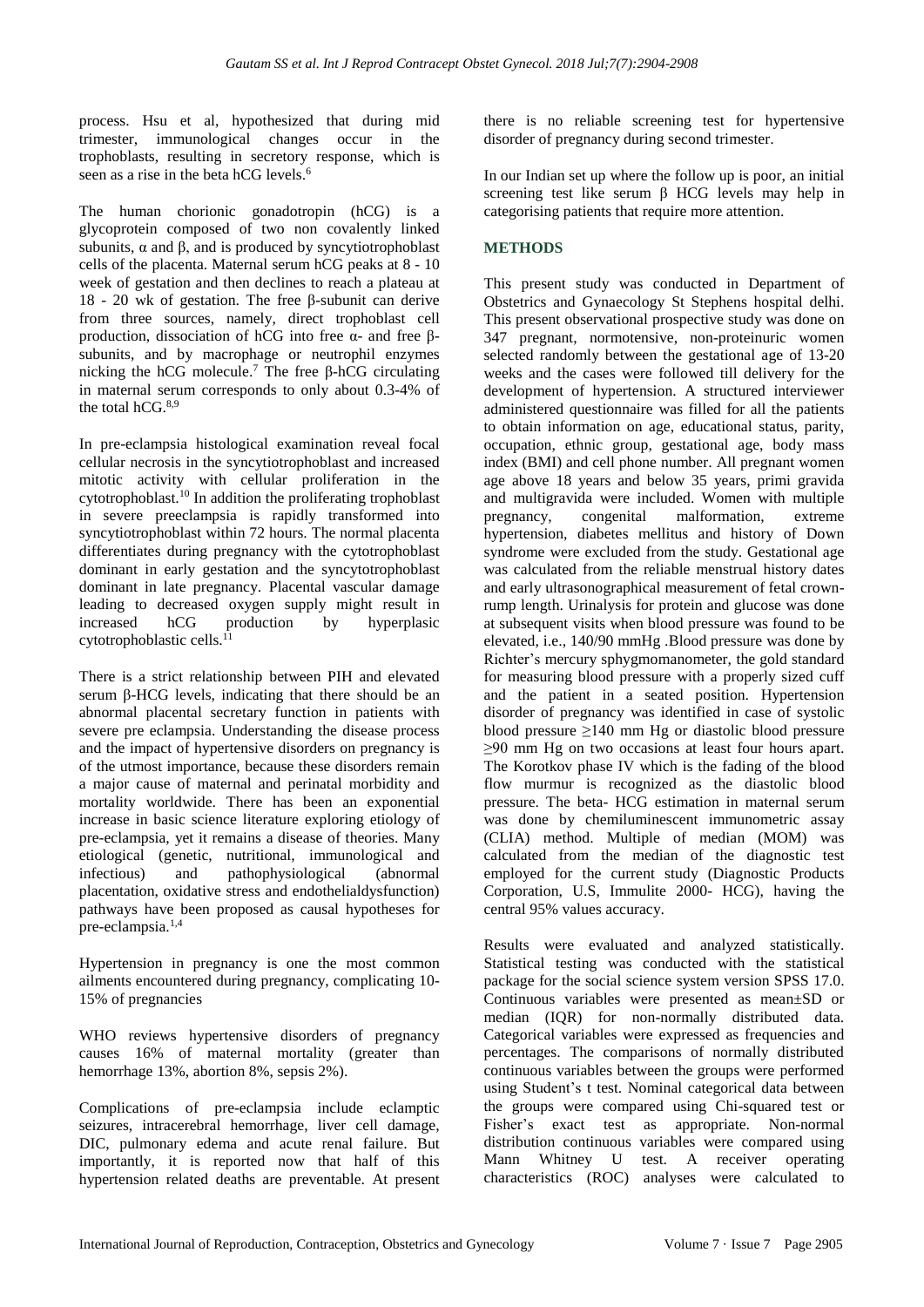determine optimal cut-off value for beta HCG. The area under the curve, the sensitivity, and the specificity were also being calculated to analyze the diagnostic value of beta HCG levels. Odds ratio and 95% CI was also be done. For all statistical tests, a p value less than 0.05 was taken to indicate a significant difference.

#### **RESULTS**

347 women were enrolled and completely followed till term. Whether they developed preeclampsia or not. Out of 347 women, 47 women developed PIH. Out of 47 PIH patients 33 patients developed non severe PIH and 14 patients developed severe PIH. Incidence of PIH in our hospital was found 13.5%. Incidence of non-severe PIH was 9.5% and of severe PIH was 4%. (Table 1 and 2)

#### **Table 1: Incidence of pre-eclampsia.**

| <b>Groups</b> | Frequency |          |
|---------------|-----------|----------|
| <b>Normal</b> | 300       | $86.5\%$ |
| PІН           |           | 13.5%    |

#### **Table 2: Incidence of severe and non-severe preeclampsia.**

| <b>Groups</b>            | <b>Frequency</b> | $\mathcal{V}_0$ |
|--------------------------|------------------|-----------------|
| Severe pre-eclampsia     | 14               | 30%             |
| Non-severe pre-eclampsia | 33               | 70%             |

In present study majority of antenatal women were in 26- 30 years (47.7%) of age group. Majority of patients developing non severe preeclampsia were in 26-30 years age group and majority of patients developing severe preeclampsia were in 20-25 years age group.

No statistically significant difference was seen in age distribution of severe, non-severe preeclampsia and normal patients. But 47.7% patients developed nonsevere pre-eclampsiain 26-30 years age group and 35.7% patients developed severe preeclampsia in 20-25 years age group.

The mean value of maternal serum level of β-hCG in preeclamptic group was significantly higher than the normal group ( $p = 0.001$ ) (Table 3).

#### **Table 3: Maternal serum level of β-hCG in normal and pre-eclamptic group.**

|            | PIH               |                                     |                   |                 | P value                        |                                             |  |
|------------|-------------------|-------------------------------------|-------------------|-----------------|--------------------------------|---------------------------------------------|--|
|            | <b>Normal</b>     | <b>Total</b><br><i>preeclampsia</i> | Non severe        | <b>Severe</b>   | <b>Normal</b><br><b>Vs PIH</b> | Normal, severe and<br><b>Non severe PIH</b> |  |
|            | $Mean \pm SD$     | $Mean+SD$                           | $Mean \pm SD$     | $Mean \pm SD$   | < 0.001                        | < 0.001                                     |  |
| <b>HCG</b> | $25992 \pm 14985$ | $38498 \pm 18749$                   | $38914 \pm 17182$ | $37517 + 22710$ |                                |                                             |  |

#### **Table 4: Multiple of median value of maternal beta HCG.**

|                                               | <b>Preeclampsia</b> |                  |                   |                              | <b>P</b> value      |                |  |
|-----------------------------------------------|---------------------|------------------|-------------------|------------------------------|---------------------|----------------|--|
|                                               | <b>Normal</b>       | <b>Total</b>     | <b>Non severe</b> | <b>Severe</b>                | <b>Normal</b>       | Normal, severe |  |
| <b>MOM</b>                                    | <b>Frequency</b>    | <b>Frequency</b> | <b>Frequency</b>  | <b>Frequency</b>             | <b>Vs</b>           | and non severe |  |
|                                               | $\frac{9}{6}$       | $\mathcal{O}(2)$ | $\mathcal{O}(0)$  | $\left( \frac{9}{6} \right)$ | <b>Preeclampsia</b> | preeclampsia   |  |
| $\leq=2$                                      | 282 (94%)           | 27 (57.4%)       | $20(60.6\%)$      | $7(50\%)$                    |                     |                |  |
| >2                                            | 18 (6%)             | $20(42.6\%)$     | 13 (39.4%)        | $7(50\%)$                    | < 0.001             | < 0.001        |  |
| Total                                         | 300 (100%)          | 47 (100%)        | 33 (100%)         | 14 (100%)                    |                     |                |  |
| $C_{\rm bi}$ cause toot $D$ value $\geq 0.01$ |                     |                  |                   |                              |                     |                |  |

Chi square test P value-<.001

### **Table 5: Distribution of patients according to <=2 MOM and >2 MOM.**

| <b>MOM</b> | Normal    |               | <b>Preeclampsia</b> |               |  |
|------------|-----------|---------------|---------------------|---------------|--|
|            | Frequency | $\frac{0}{0}$ | <b>Frequency</b>    | $\frac{0}{0}$ |  |
| $\leq=2$   | 282       | 94.0%         | ∼                   | 57.4%         |  |
| >2         | 18        | 6.0%          | 20                  | 42.6%         |  |
|            | 300       | 100%          | 47                  | 100%          |  |

#### **Table 6: Maternal serum level of ≥2mom of β-hCG as a predictor test for pre-eclampsia.**

| Si como crist<br>Sensitivit |     | PPY      |      | <b>1999</b> |
|-----------------------------|-----|----------|------|-------------|
| 42.6%                       | .0% | $52.6\%$ | 1.3% | O7<br>0%    |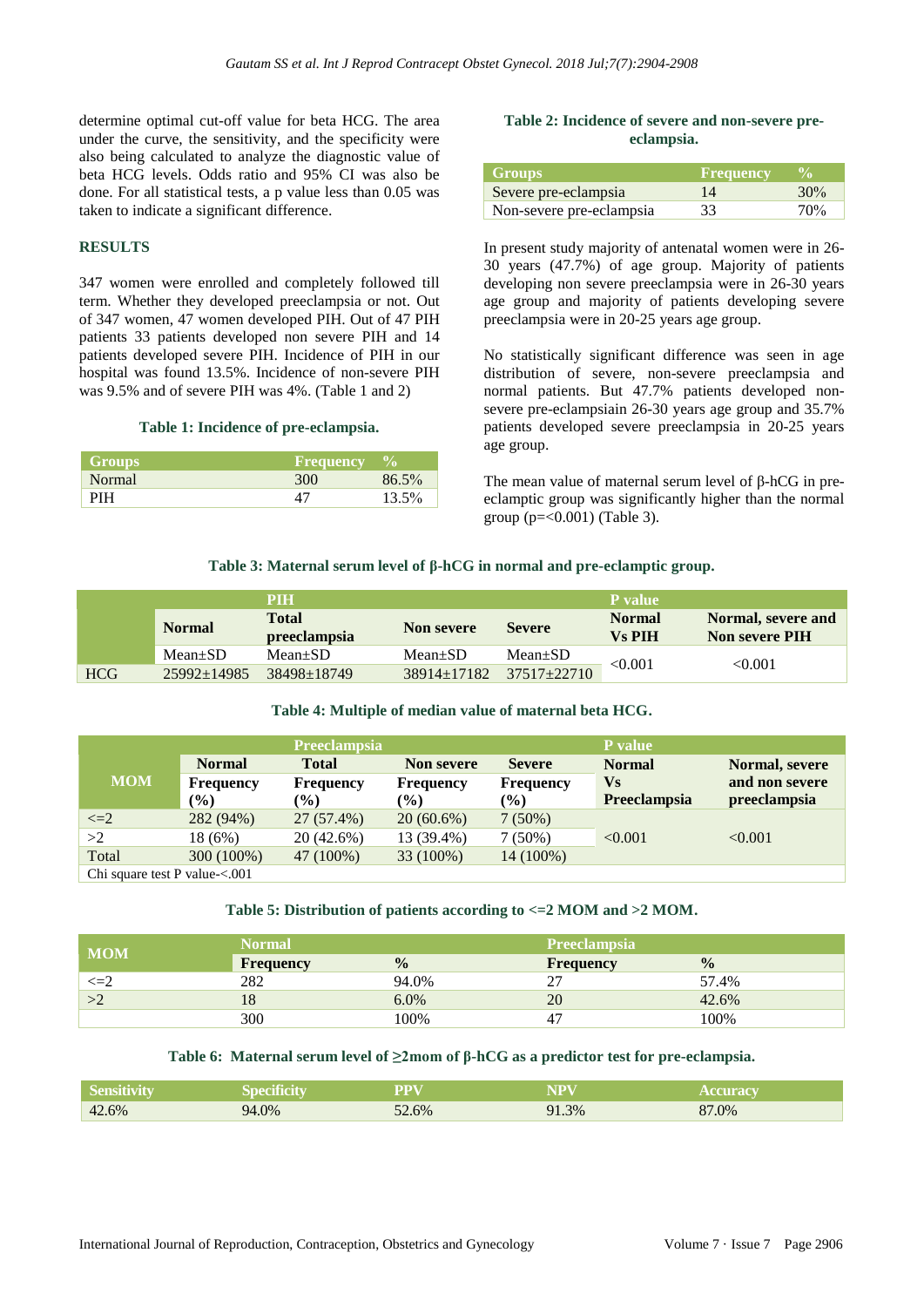Among PIH of 47 patients  $\geq 2MOM$  value of beta hcg was found in 27 patients that was found statistically significant. 18 patients with  $\geq 2MOM$  value of beta hcg were found normotensive (Table 4).

In our study sensitivity and specificity of ≥2MOM value of beta hcg as second trimester preeclampsia predictor was found 42.6%, and 94%, accuracy of test is found 87% (Table 6).

In our study 20 cases out of 47 (42.6%) with values of beta HCG ≥2MOM developed PIH 18 cases out of 300 (6%), having a beta HCG value  $\geq 2MOM$ . The difference was found statistically significant.

## **DISCUSSION**

Since the year 1950, HCG is reported to be elevated in toxemic pregnancy. In preeclampsia the rise of blood pressure is due to vasoconstriction and impaired angiogenesis leading to hypoxia and hyperplasia of trophoblastic cells which causes hyper secretion of placental hormone ultimately leading tohigh level of circulation β-hCG. In pre-eclampsia, the cytotrophoblast transformed into syncytiotrophoblast. Human placenta synthesizes steroid, protein, and glycoprotein hormones throughout gestation.<sup>12</sup> The production of hCG by the placenta in early pregnancy is critical for implantation and maintenance of the blastocyst. Since it is postulated that preeclampsia is likely a trophoblastic disorder. RemziGokdeniz et al, found a strict relationship between severe pre - eclampsia and elevated serum β - hCG levels, indicating that should be an abnormal placental secretary function in patients with severe pre - eclampsia.<sup>13</sup> In 1934, Smith et al talked about increasing hCG levels in severe preeclampsia for the first time.<sup>14</sup>

In our study women with higher levels of beta HCG  $(\geq 2)$ MOM) during the second trimester of pregnancy, developed PIH later in their pregnancy, with P value <0.001 which was statistically highly significant. 42.6% of women with elevated levels of beta HCG developed PIH with sensitivity 42.6%, specificity 94% and the positive predictive value 52.6%.

In a study by Kaur G. et al, they found sensitivity was 90.91%, specificity was 97.44% and positive predictive value was 83.33% for beta HCG as mid trimester predictor test.<sup>15</sup>

In a study conducted by Chaudhari et al, they observed that the higher absolute levels of beta HCG strongly correlate with occurrence of gestational hypertension. Out of 190 Pregnant women, 25 women who developed gestational hypertension were having higher absolute levels of beta HCG as compared to 165 pregnant women who did not (Mean±SD; 54907±29509 vs 41095±19103;  $p<0.001$ ).<sup>16</sup>

In a study conducted by Ashour et al on 6286 nondiabetic women with singleton pregnancies, the sensitivity of beta-human chorionic gonadotropin as a screen for development of hypertension was 15.6%, the specificity was 90.0%, and the positive predictive value was 12.8%.<sup>17</sup>

Sharma V et al in their study observed that out of 387 cases with beta-HCG levels 2MOM, 49 cases (81.67%) developed pregnancy induced hypertension  $(p<0.001)$ .<sup>18</sup>

In our study, 20 cases out of 47 (42.6%) with values of beta HCG ≥2MOM developed PIH 18 cases out of 300 (6%), having a beta HCG value  $\geq 2MOM$ . The difference was found statistically significant.

## **CONCLUSION**

The study concluded that measuring second trimester serum Beta- HCG levels is a good predictor of pregnancy induced hypertension and helps in risk stratification of women destined to develop pregnancy induced hypertension in the same pregnancy. Thus these women can be followed up in a tertiary care centre for further management of beta HCG which is associated with severity of PIH.

*Funding: No funding sources Conflict of interest: None declared Ethical approval: The study was approved by the Institutional Ethics Committee*

## **REFERENCES**

- 1. Sharma P, Maheshwari S, Barala S. Correlation between second trimester beta human chorionic gonadotropin levels and pregnancy outcome in high risk group. Int J Reprod Contracept Obstet Gynecol. 2016;5(7):2358-61.
- 2. Anand S, Kirshnanand. Perinatal outcome in growth retarded babies born to normotensive and hypertensive mothers: a prospective study. BMC Cardiovasc Disord. 2015;15:111.
- 3. Ananth CV, Basso O. Impact of pregnancy-induced hypertension on stillbirth and neonatal mortality in first and higher order births: a population-based study. Epidemiology. 2010;21(1):118-23.
- 4. Powers RW, GallaherMJ, Frank MP, Daftary AR, et al. Uric acid concentrationsin early pregnancy among preeclamptic womenwith gestational hyperuricemia at delivery. Am J Obstet Gynecol. 2006;194(1):160.
- 5. Jain K, Kavi V, Raghuveer CV, Sinha R. Placental pathology in pregnancy induced hypertension (PIH) with or without intrauterine growth retardation. Indian J Pathol Microbiol. 2007;50(3):533-7.
- 6. Sober S, Reiman M, Kika T, Rull K, Inno R, Vaas P, et al. Extensive shift in placental transcriptome profile in preeclampsia and placental origin of adverse pregnancy outcomes. Sci Rep. 2015;5:133-6.